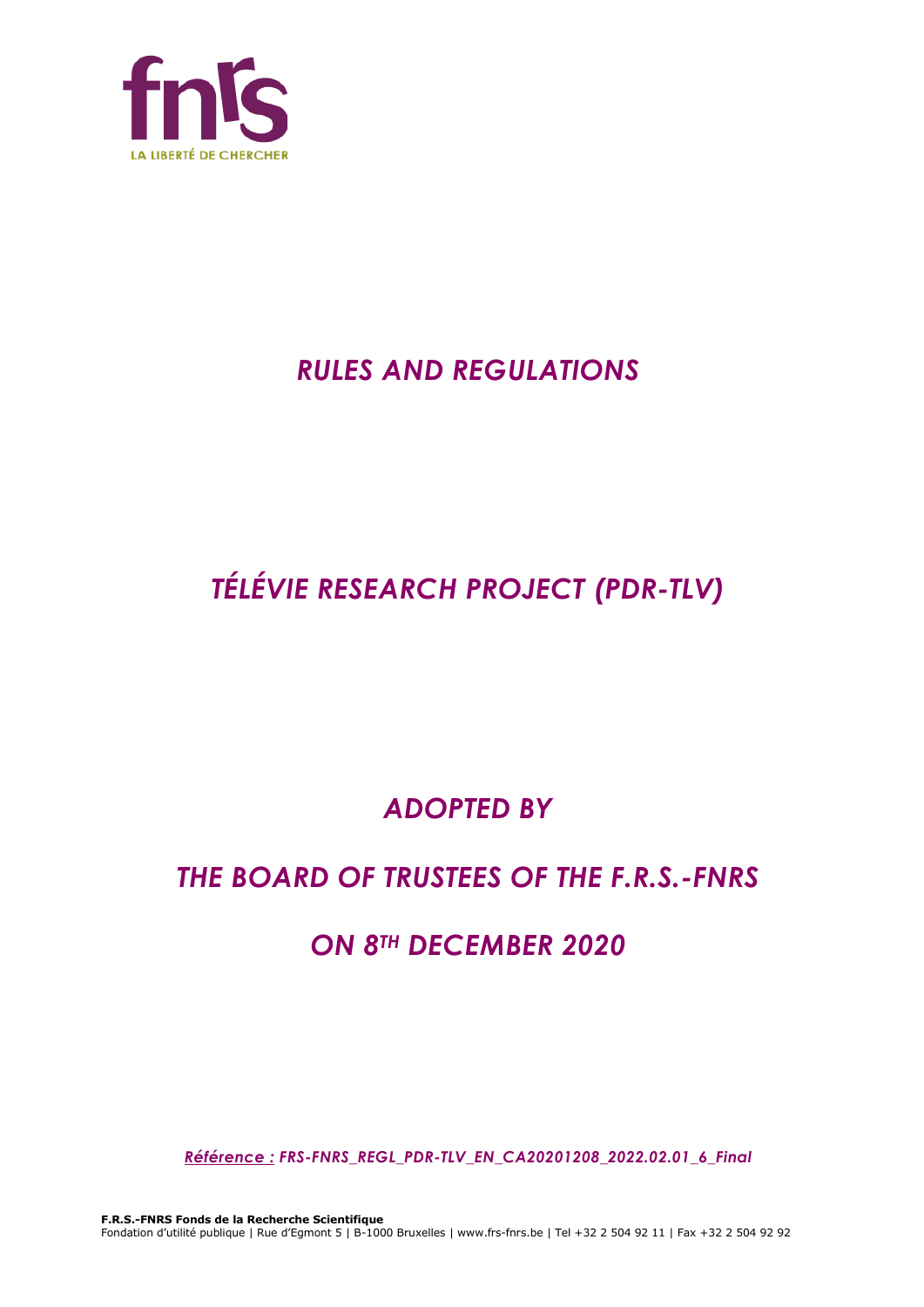## **TABLE OF CONTENT**

| <u>II- A.:</u>  |  |
|-----------------|--|
| $II - B$ .:     |  |
| $II-C.$         |  |
|                 |  |
| <u>III- A.:</u> |  |
| $III - B.$ :    |  |
|                 |  |
|                 |  |
|                 |  |
|                 |  |
|                 |  |
|                 |  |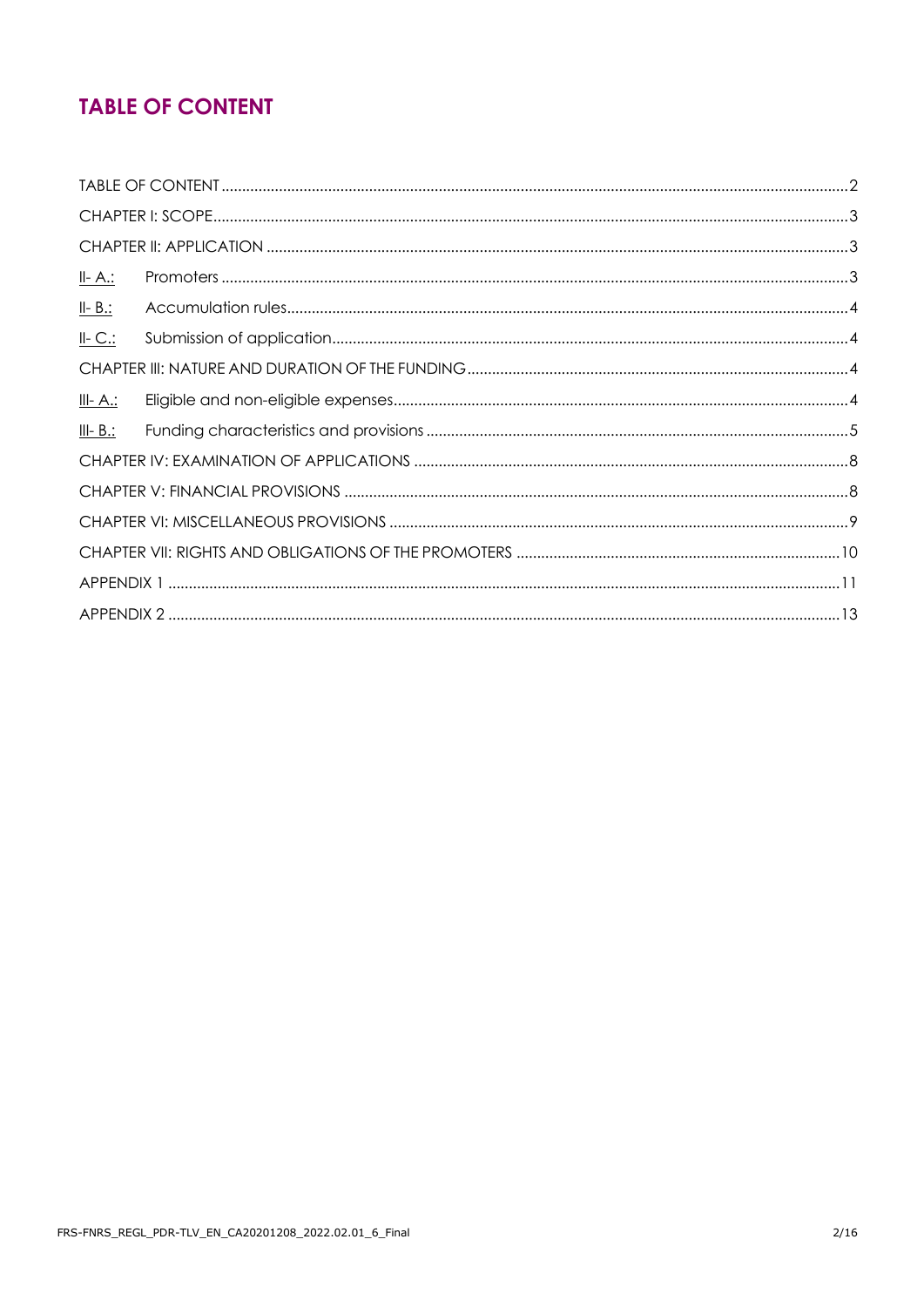## **CHAPTER I: SCOPE**

#### Article 1

The Télévie Research Project (PDR-TLV) instrument of the Fund for Scientific Research - FNRS1 (F.R.S.-FNRS) enables to fund ambitious cross-university research programmes.

#### Article 2

The cross-university PDR-TLV is applicable for 2 years and should be conducted in several institutions listed in [Appendix 1.](#page-10-0)

#### Article 3

The main promoter is the person who assumes the scientific responsibility and is in charge of the administrative management of the funded research programme.

## **CHAPTER II: APPLICATION**

## **II- A.: PROMOTERS**

#### Article 4

The main promoter-applicant to a PDR-TLV project must be:

- $\blacktriangleright$ Either a Research Associate, a Senior Research Associate or a Research Director of the F.R.S.-FNRS and assuming the function and duties of such position by the time of the validation deadline set for the academic authorities (rectors) at the latest,
- **D** Or a researcher appointed in an institution listed in [Appendix 1](#page-10-0) and must meet the following conditions altogether:
	- Be permanently<sup>2</sup> appointed to an academic or scientific position or on probation in that institution.
	- This appointment must have a final and conclusive assent from the competent body to legitimize this appointment in accordance with the Law or the institution regulations by the time of the validation deadline set for the academic authorities (rectors) at the latest.
	- This academic or scientific position must be effective by the time of the starting date of the Télévie project, i.e. by 1st October of the year of the Télévie Call concerned at the latest.

If the main promoter-applicant who is appointed permanently accesses the legal age of retirement / becomes professor emeritus after the validation deadline set for the academic authorities (rectors) and before the end of the funding scheme in case of granting, the submission of the application shall be subject to prior approval by the Head of institution where the research will be carried out.

<sup>1</sup> *The Fund for Scientific Research - FNRS shall be understood as the F.R.S.-FNRS and its Associated Funds.*

<sup>2</sup> *Research logisticians of rank A, as defined by the Royal Decree of 31st October 1953 fixing 'le statut des agrégés, des*  répétiteurs et des membres du personnel scientifique des universités de l'État', are not allowed to be the main *promoter-applicant. They are not allowed to be either the requested project initiator of an additional institution involved in the cross-university project.*

*They may nevertheless be co-promoter applicants, provided they hold a Ph.D.*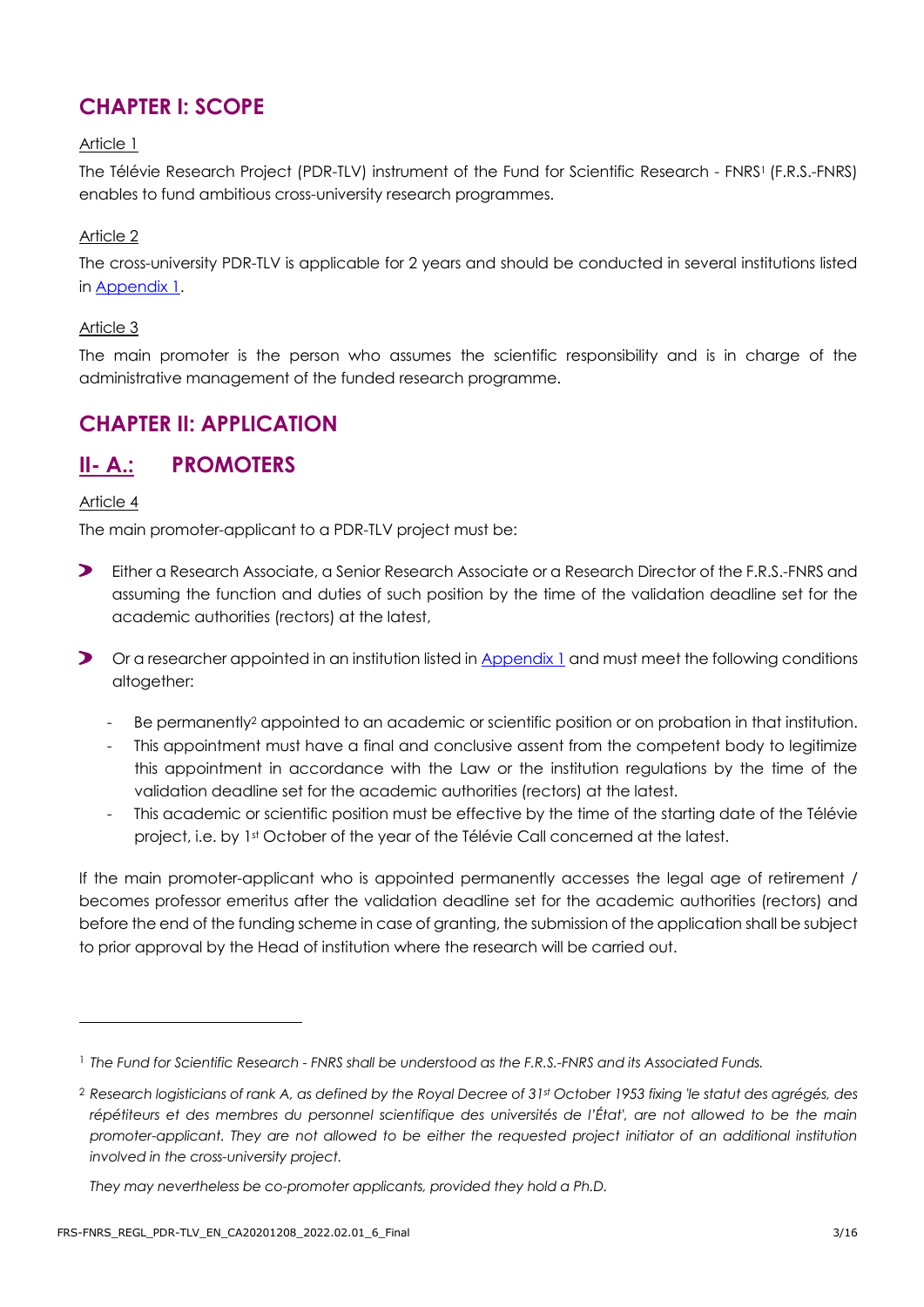The main promoter-applicant permanently appointed who will access the legal age of retirement / become professor emeritus by the validation deadline set for the academic authorities (rectors) is not eligible.

#### Article 5

The eligibility criteria as referred to in article 4 are also to be met by the project initiator of an additional institution involved.

## **II- B.: ACCUMULATION RULES**

#### Article 6

The number of applications that can be submitted within a call as a main promoter is limited to a single application for the PDR-TLV instrument.

#### Article 7

Promoters in charge of an ongoing PDR-TLV may only apply for a new PDR-TLV application as from the second year of funding.

## **II- C.: SUBMISSION OF APPLICATION**

#### Article 8

The PDR-TLV Call for applications is opened once a year and is published on the website.

The application can be submitted in French or in English. It must only be submitted on [e-space,](https://e-space.frs-fnrs.be/) the online platform dedicated to the calls for proposals.

All applications are submitted to a procedure including three successive electronic validations on the dates that will be indicated when the call is published.

- a.The validation by the main promoter, responsible proponent accountable to the F.R.S.-FNRS administration: it accounts as a confirmation that the application file is complete.
- b.The validation by the co-promoters: it accounts as an electronic signature.
- c. The validation by the research administration (or Board of Education) of the institution to which promoters are related – the Authority to which the application file is transferred once promoters have validated the application form. That authority may accept or refuse the application. The validation deadline set for the rectors puts a final end to the call for proposals.

Applications that have not been validated within the time-frame of the call cannot be taken into account.

The validation dates are available in the mini-guide.

### **CHAPTER III: NATURE AND DURATION OF THE FUNDING**

## **III- A.: ELIGIBLE AND NON-ELIGIBLE EXPENSES**

#### Article 9

As part of the PDR-TLV the allocated fund can cover 3 types of expenses: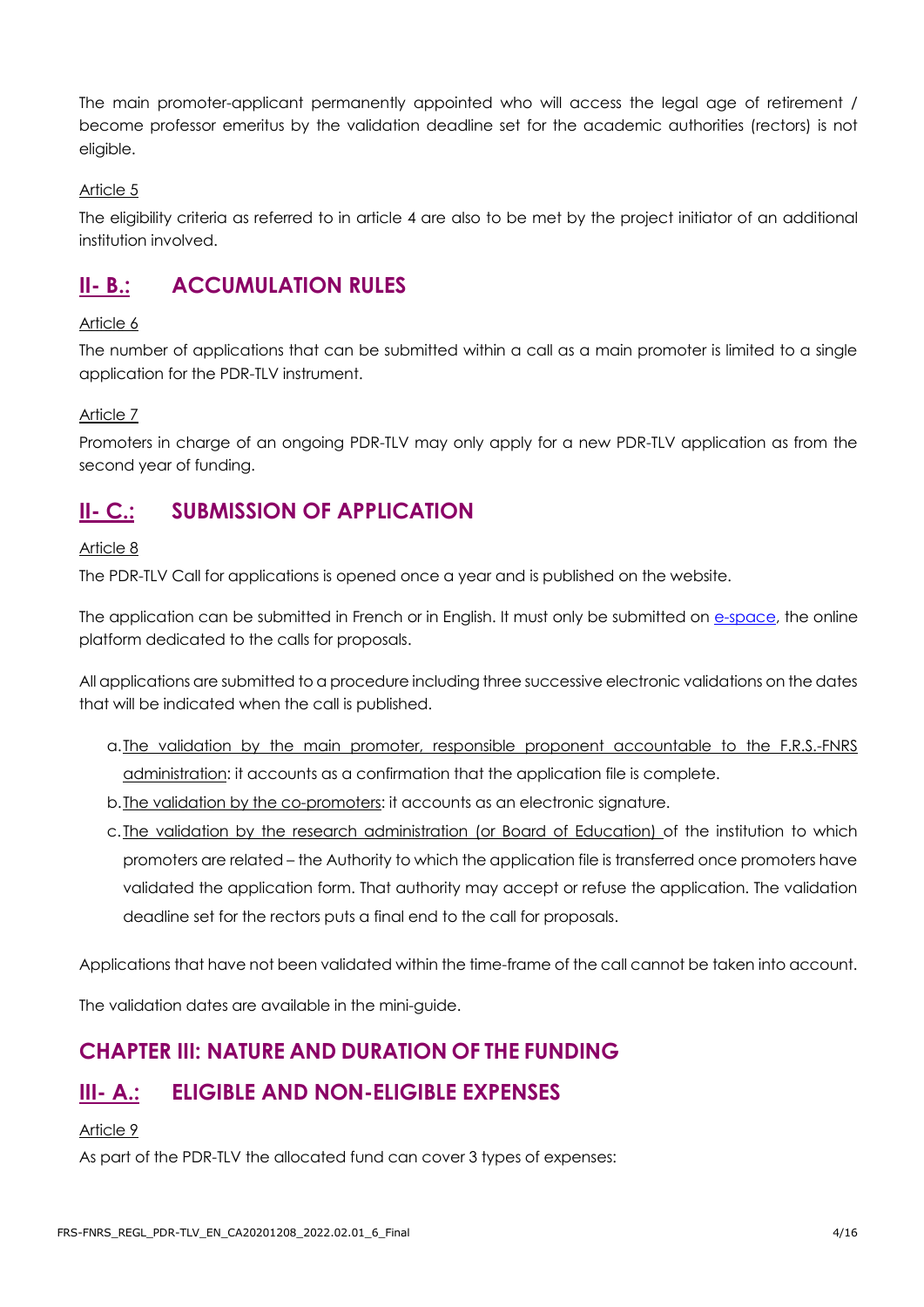- **Personnel**
- **Operating**
- **Equipment**

The following operating costs are not authorised:

- Payment and reimbursement of rents
- Payment of the heating, light and telephone
- Costs for facilities maintenance and building costs
- Costs for equipment maintenance and repairing
- Costs for furniture
- Office supply costs (except for justified computer or computer equipment costs)
- Restaurant costs and expenses for foodstuffs (coffee, sugar, softs…) not related to missions or shift trips
- Visa fees for residence permits
- Insurance for appliance(s) or vehicle(s) belonging to the institution
- Thesis related expenses (printout, jury's invitation)

## **III- B.: FUNDING CHARACTERISTICS AND PROVISIONS**

#### Article 11

The PDR-TLV is applicable for 2 years.

The PDR-TLV starting date is set for 1st October and the ending date for 30<sup>th</sup> September.

#### Article 12

A PDR-TLV application enables to apply for funding of a maximum of € 250,000- **on an annual average**.

Personnel costs amount to **a minimum of** 1 unidentified Ph.D. for the duration of the project.

Equipment costs are limited to **a maximum of** € 200,000- for the duration of the project.

#### Article 13

Categories of personnel<sup>3</sup> are detailed in the table below:

|                                        | <b>Activity</b> |           |
|----------------------------------------|-----------------|-----------|
| <b>Categories</b>                      | Part time       | Full time |
| Doctoral Researcher - Grant            | n/a             | х         |
| Applicant to a Clinical Ph.D. (capped) |                 | n/a       |

<sup>3</sup> *For all personnel, the promoter shall contact the relevant department of their university to determine their status and obtain an estimate of the total personnel costs involved based on the scientific seniority.*

#### *Those amounts cannot be changed after submitting the application.*

*Applicant to a Clinical Ph.D., Postdoctoral Clinical Specialist, Non-doctoral Researcher and Technician categories are subject to an annual limit, calculated in proportion to the number of days worked. Limitations in force for the first year of funding are detailed in the Télévie Call mini-guide.*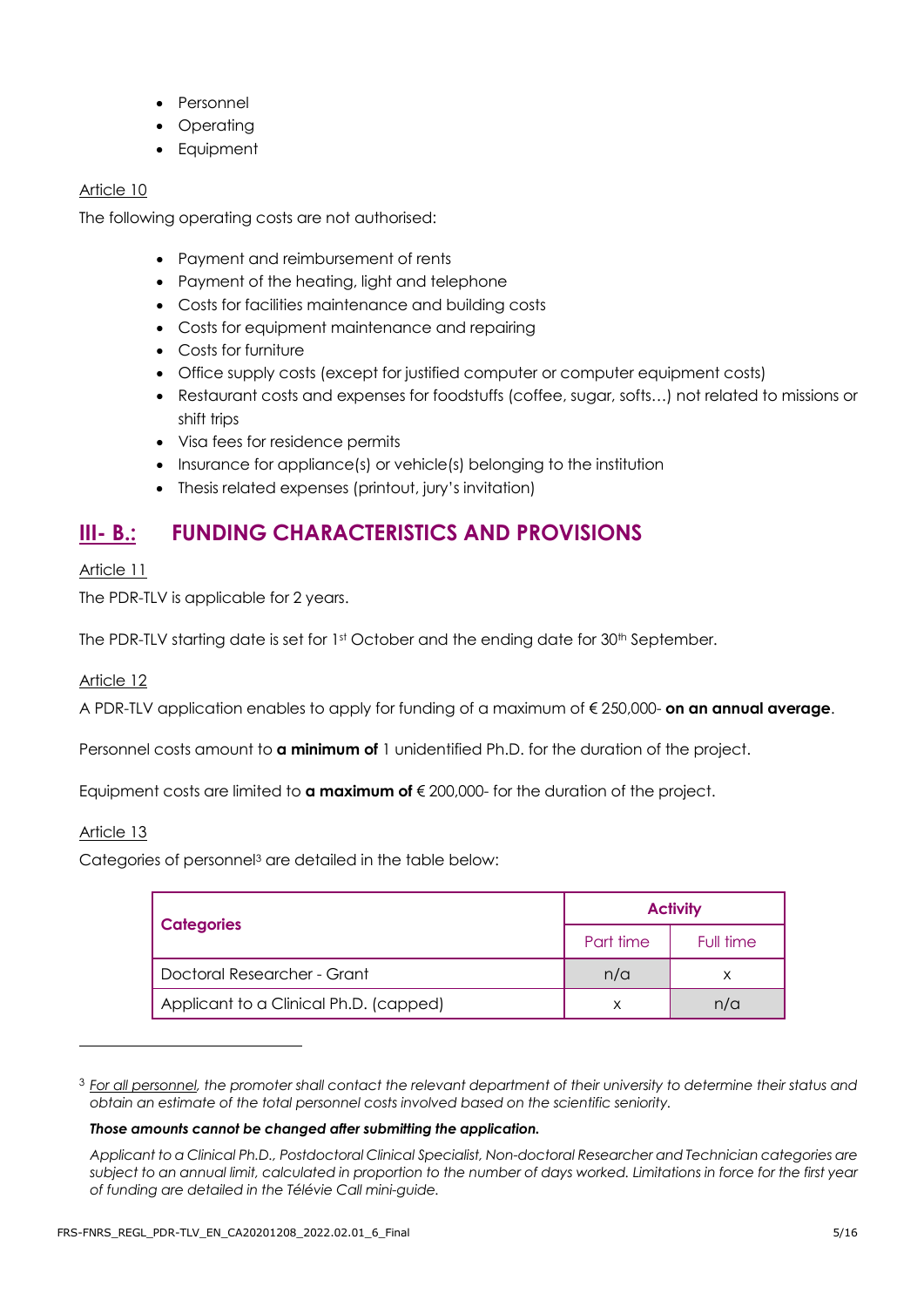| <b>Categories</b>                         | <b>Activity</b> |           |
|-------------------------------------------|-----------------|-----------|
|                                           | Part time       | Full time |
| Postdoctoral Researcher <sup>4</sup>      | X               | Х         |
| Postdoctoral Clinical Specialist (capped) | x               | n/a       |
| Non-doctoral Researcher (capped)          | X               | X         |
| Technician - Salary (capped)              | x               | х         |

n/a = not applicable

Promoters are allowed to recruit personnel **for a minimum of one month** and the duration may not exceed the maximal duration of the funding agreement.

#### Article 14

The identity of the doctoral personnel is not required when submitting the application. After granting and identification, the doctoral personnel shall not be replaced in case of discontinuation.

Regarding the Applicant to a Clinical Ph.D.:

| Objective       | The applicant to a part-time Clinical Ph.D. (in Medical Sciences or Pharmaceutical and<br>Biomedical Sciences) shall carry out their research* under the supervision of a promoter,<br>while pursuing a part-time clinical activity in a university hospital (as defined in the federal<br>regulations) or in a university hospital department as identified by the F.R.S.-FNRS (see<br>Appendix 2. |
|-----------------|-----------------------------------------------------------------------------------------------------------------------------------------------------------------------------------------------------------------------------------------------------------------------------------------------------------------------------------------------------------------------------------------------------|
|                 | The applicant to a Clinical Ph.D. shall simultaneously undertake an Advanced Master or<br>already be a medical specialist.                                                                                                                                                                                                                                                                          |
|                 | *In a university of the French-speaking Community of Belgium which has a faculty of<br>medicine offering a complete curriculum.                                                                                                                                                                                                                                                                     |
| Eligibility     | The applicant to a part-time Clinical Ph.D. must have obtained the academic degree of<br>Medical Doctor.                                                                                                                                                                                                                                                                                            |
| <b>Duration</b> | Two years, that may be renewed twice (with a maximum duration of six years).                                                                                                                                                                                                                                                                                                                        |
| Employer        | The hospital where the applicant to a part-time Clinical Ph.D. carries out their clinical activity<br>is their employer and shall remunerate them.                                                                                                                                                                                                                                                  |
|                 | The F.R.S.-FNRS will reimburse half of the full-time annual cost to the hospital. Cost (on-call<br>duties not included) includes salary cost plus all direct and indirect salary costs. However,<br>the F.R.S.-FNRS reimbursement is subject to an annual limit.                                                                                                                                    |
|                 | Consequently, the hospital-related salary of part-time clinical doctors who are also<br>researchers can be higher than the research-related salary.                                                                                                                                                                                                                                                 |

<sup>4</sup> *The promoter shall contact the relevant department of their host institution in order to determine the Postdoctoral Researcher's status (Mobility situation, grant, employee…) and the work time.*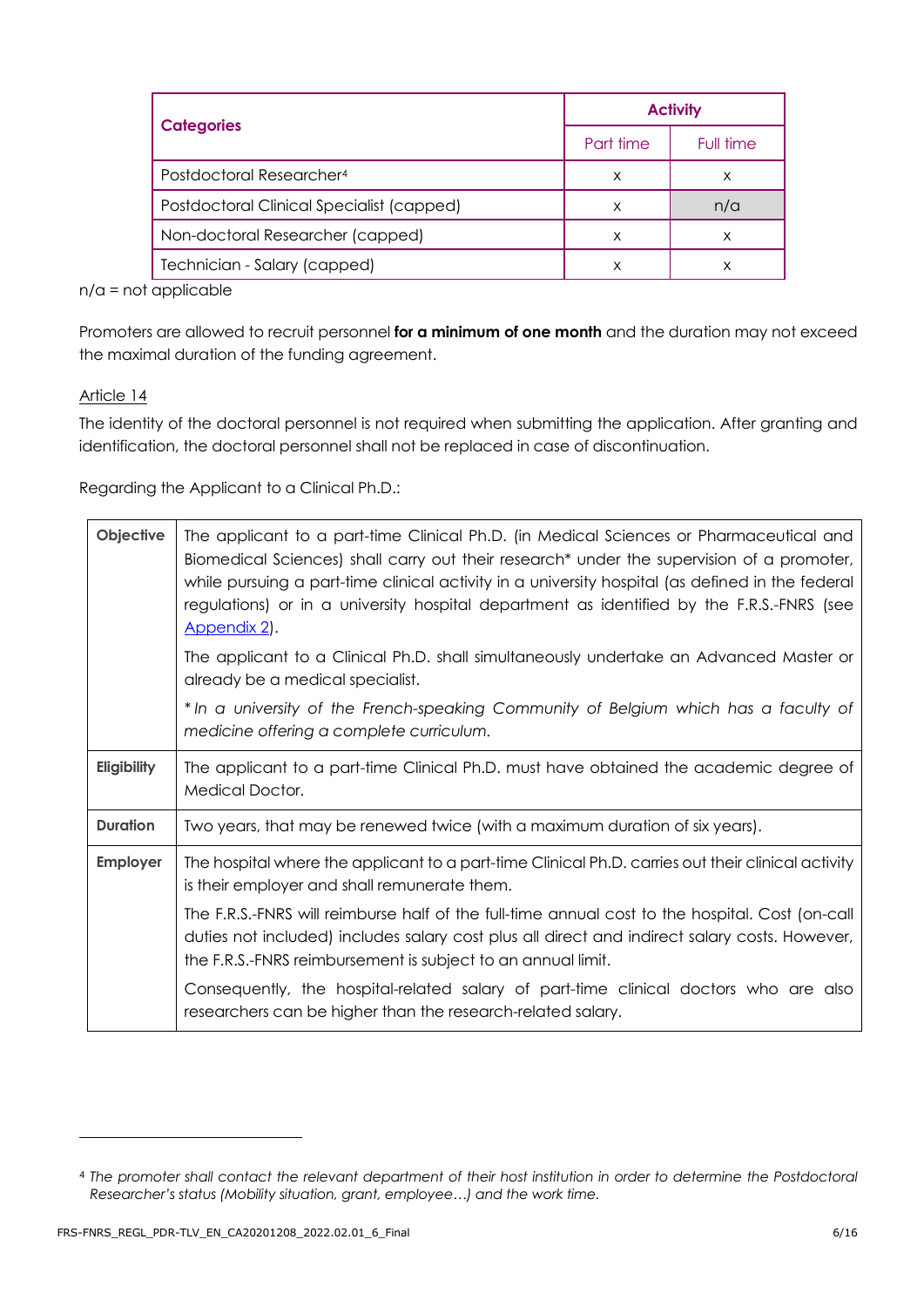The requested Postdoctoral Researcher and Postdoctoral Clinical Specialist categories must be identified when submitting the proposal. The curriculum vitae (using the provided template) shall be attached to the application. Those candidates must hold a Ph.D. delivered by 1st May of the year of the application at the latest. A certificate of achievement or a copy of the doctoral degree must be enclosed in the application file.

The postdoctoral personnel to be recruited must be requested for two years and may be renewed for two years.

Postdoctoral Researcher is requested in a host laboratory different from the laboratory of the thesis supervisor, unless they can justify a two-year mobility outside of their university of origin by the deadline of validation by the academic authorities (rectors), to other research institutions in the French-speaking Community of Belgium, Dutch-speaking Community or abroad.

Regarding the Postdoctoral Clinical Specialist:

| Objective       | The part-time Postdoctoral Clinical Specialist shall carry out a postdoctoral-level research<br>activity in a university of the French-speaking Community of Belgium*, while pursuing a<br>part-time clinical activity in a university hospital (as defined in the federal regulations) or a<br>university hospital department as identified by the F.R.S.-FNRS (see Appendix 2).<br>* Which has a faculty of medicine offering a complete curriculum, under the supervision of<br>a promoter. |
|-----------------|------------------------------------------------------------------------------------------------------------------------------------------------------------------------------------------------------------------------------------------------------------------------------------------------------------------------------------------------------------------------------------------------------------------------------------------------------------------------------------------------|
| Eligibility     | The part-time Postdoctoral Clinical Specialist must already be a medical specialist.                                                                                                                                                                                                                                                                                                                                                                                                           |
|                 | They must hold a Ph.D. in Medical Sciences or Pharmaceutical and Biomedical Sciences,<br>delivered by 1st May of the year of the application at the latest.                                                                                                                                                                                                                                                                                                                                    |
| <b>Duration</b> | Two years, that may be renewed for two years.                                                                                                                                                                                                                                                                                                                                                                                                                                                  |
| <b>Employer</b> | The hospital where part-time Postdoctoral Clinical Specialist carries out their clinical activity<br>is their employer and shall remunerate them.                                                                                                                                                                                                                                                                                                                                              |
|                 | The F.R.S.-FNRS will reimburse half of the full-time annual cost to the hospital. Cost (on-call<br>duties not included) includes salary cost plus all direct and indirect salary costs. However,<br>the F.R.S.-FNRS reimbursement is subject to an annual limit.                                                                                                                                                                                                                               |
|                 | Consequently, the hospital-related salary of part-time clinical doctors who are also<br>researchers can be higher than the research-related salary.                                                                                                                                                                                                                                                                                                                                            |

#### Article 16

Holders of a Master's degree (or equivalent) or a Ph.D. are not eligible under the Technician category.

Holders of a Master's degree (or equivalent) are eligible for Non-doctoral Researcher category. The Nondoctoral Researcher cannot, under any circumstances, start any personal research work leading to a Ph.D. during the working hours devoted to this function.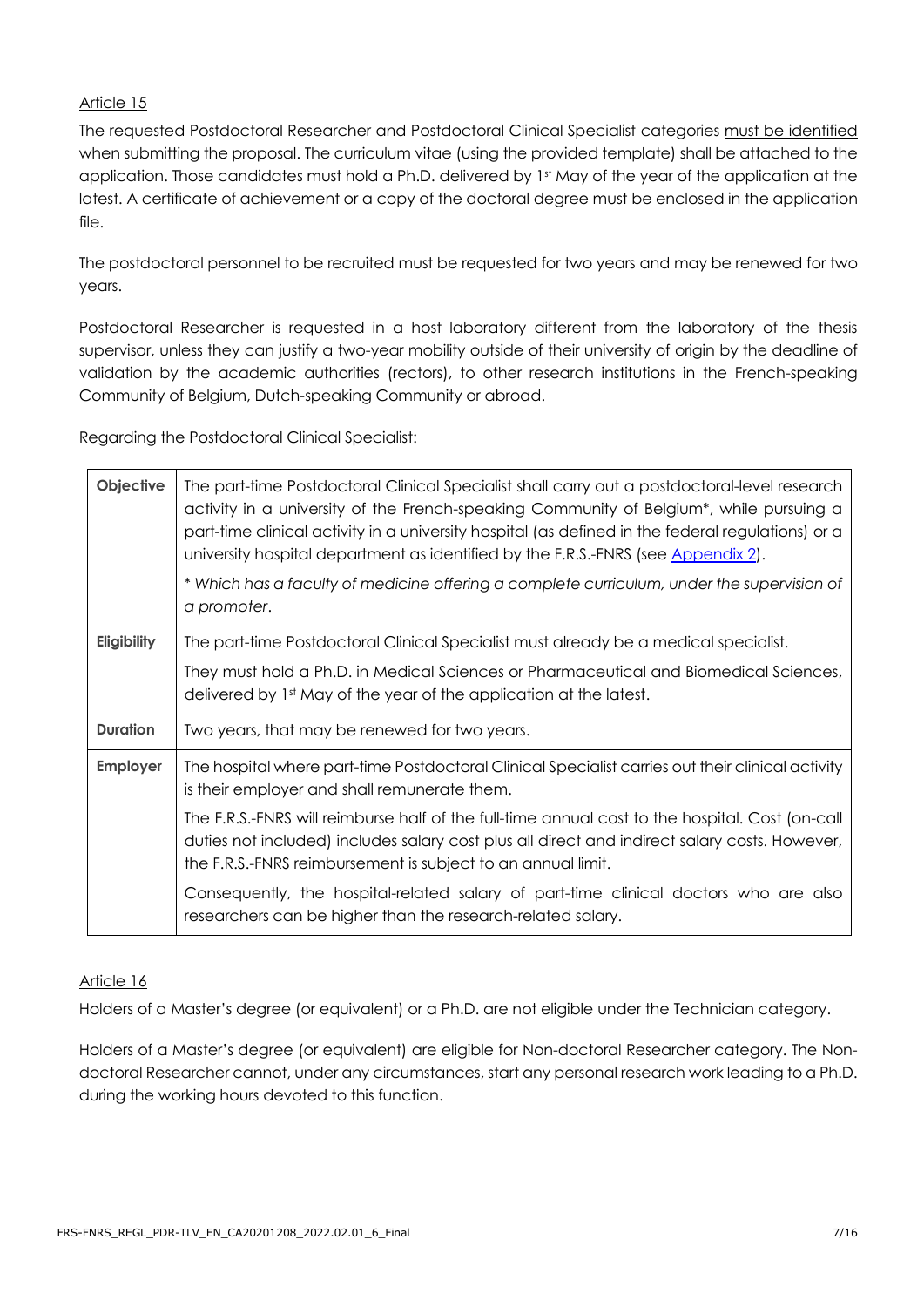No compensation or remuneration may be granted to research promoters. As a consequence, remunerated personnel or the personnel who should be remunerated may **not** assume **any** promoter position.

## **CHAPTER IV: EXAMINATION OF APPLICATIONS**

#### Article 18

Criteria that will be taken into account for the evaluation of the PDR-TLV applications are the following:

- **D** Quality of the promoters,
- **D** Quality of the project,
- **D** Quality of the scientific personnel for the postdoctoral categories.

The adequacy of the requested budget with regard to the submitted research programme will also be evaluated. The Scientific Commission may reduce the requested budget up to a maximum of 15%. If the adequacy between the research programme and the requested budget is not justified and appears to require a reduction of more than 15%, the research programme will not be deemed fundable.

#### Article 19

The Board of Trustees of the F.R.S.-FNRS allocates funds according to the budget that is available. It decides on the granting or rejection, and where provided for, on the amounts to be granted.

## **CHAPTER V: FINANCIAL PROVISIONS**

#### Article 20

Funding granted through the PDR-TLV instrument is subject to a research agreement.

This agreement shall bear the signature of the following parties:

- **The promoter** who commits to carrying out or pursuing the funded research;
- **The F.R.S.-FNRS** which commits to allocating grants covering the personnel, operating and equipment costs;
- **The host institution** which does not undertake any obligation when funding allotment period expires.

It is the responsibility of each institution to assume the management of the personnel recruitment, grants management and equipment ownership.

The agreement provides for unilateral termination clauses, which must include a period of notice.

#### Article 21

Any change made to the planned expenses must receive the prior written approval of the F.R.S.-FNRS.

The budget devoted to the personnel is available only for the duration of the research agreement.

The budget devoted to operating and equipment costs can be used for the duration of the agreement, with an additional 12-month period.

The unspent amount will be recovered by the F.R.S.-FNRS.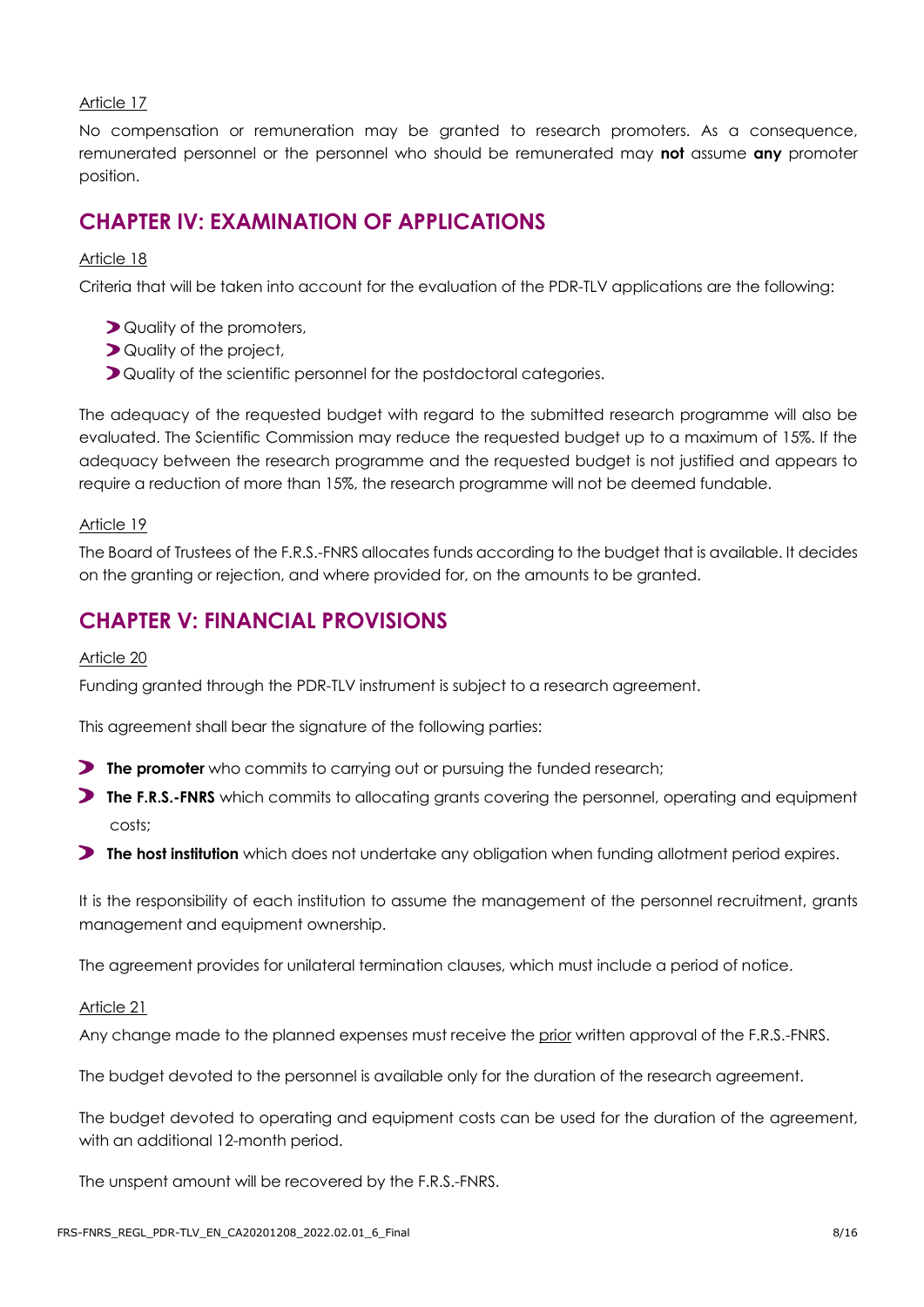Grants at the disposal of the promoters are managed by the financial department of the institution to which they are attached.

The financial department of the institution shall send the supporting documents to the F.R.S.-FNRS as soon as possible.

For the personnel costs relevant to a given calendar year, the supporting documents must be sent before the 1st March of the following year.

The supporting documents justifying operating and/or equipment costs must be sent at the latest 14 months after the end of the research agreement, i.e., the 1st December of the year in question.

#### Article 23

No hiring is effective without the prior written approval of the F.R.S.-FNRS.

#### Article 24

Scientific and technical personnel shall be recruited in accordance with the scales and regulations in force within the host institution.

As for the Applicant to a Clinical Ph.D., the Postdoctoral Clinical Specialist, the Non-doctoral Researcher and the technical personnel, the F.R.S.-FNRS contribution is subject to an annual limit assigned from the Fund and is calculated in proportion to the number of days worked.

#### Article 25

The F.R.S.-FNRS shall reimburse personnel costs up to the total amounts indicated in the research agreement, while observing the Personnel categories.

The financial participation of the F.R.S.-FNRS is limited to the global amount indicated in the agreement.

## **CHAPTER VI: MISCELLANEOUS PROVISIONS**

#### Article 26

Any device acquired with a credit from the F.R.S.-FNRS becomes the property of the host institution, to which the beneficiary of the credit is attached.

The purchase of any device must be done with due respect for the provisions defined by the relevant department of the host institution.

This institution commits, however, to putting the mentioned device at the disposal of the researchers involved for the time needed in order to conduct the research, which led to its purchase in the first place. In addition, the host institution commits not to alienating or lending the equipment without the prior written approval of the F.R.S.-FNRS.

In the event that the device was purchased with the provision of an additional funding, the Board of Trustees of the F.R.S.-FNRS will settle the ownership issue with the competent authorities.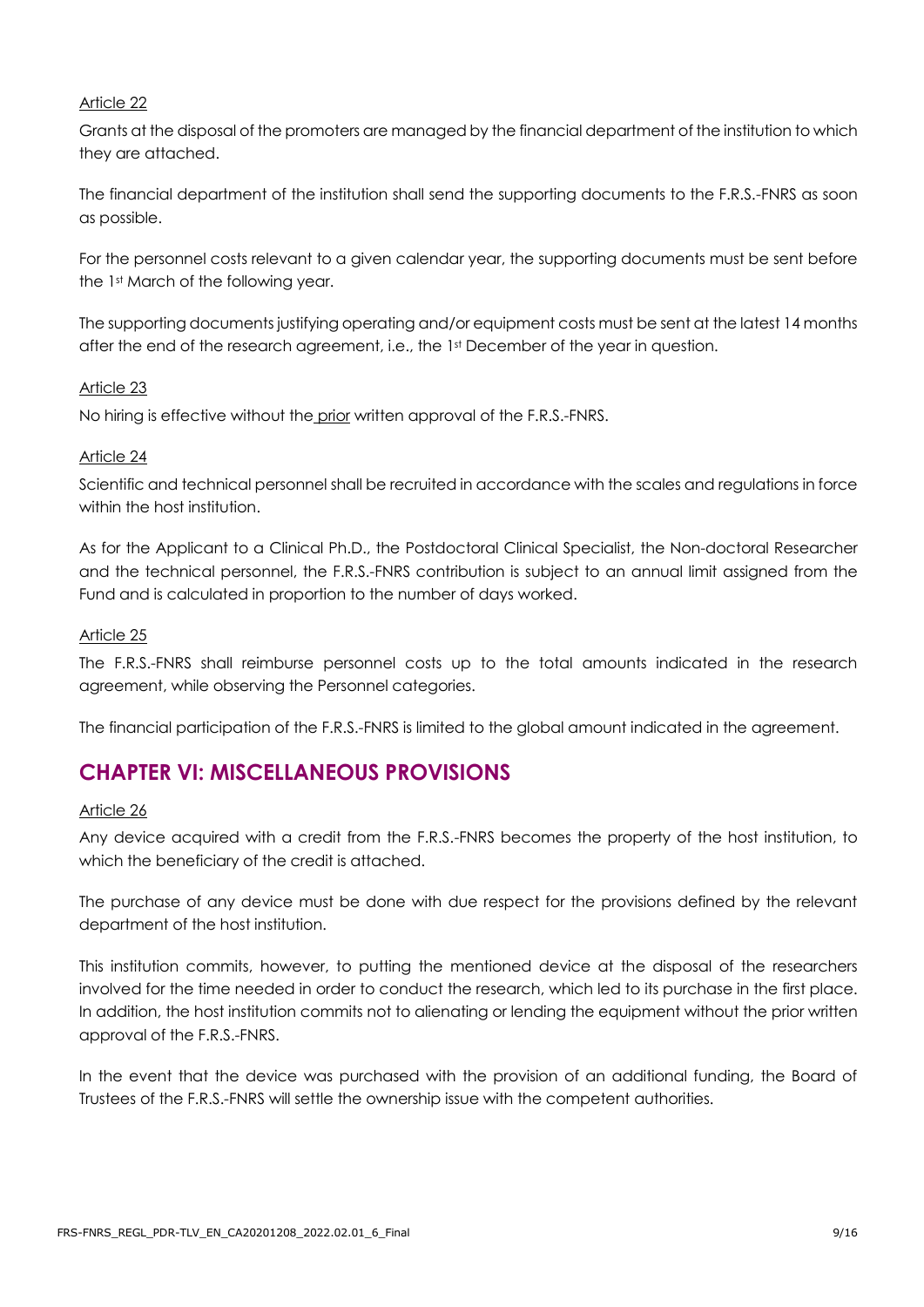Grants are exclusively allocated for the execution of the research programme approved by the F.R.S.-FNRS. Promoters are required to use them solely for that purpose. Any fundamental change in the research programme must obtain the prior written approval of the F.R.S.-FNRS.

## **CHAPTER VII: RIGHTS AND OBLIGATIONS OF THE PROMOTERS**

#### Article 28

Any funded research programme must comply with the legal provisions in force regarding ethics.

#### Article 29

Promoters must submit to the rules imposed by the academic authority of the host institution where they work and observe its regulations. In addition, regarding the F.R.S.-FNRS, they must adhere to the regulation on property, protection and promotion of the results from the research carried out within the institution.

#### Article 20

Three months after the end of the research agreement, a request for a final report shall be sent to the main promoter.

The main promoter must upload this final report on their personal page [e-space](https://e-space.frs-fnrs.be/) within two months following the request.

#### Article 31

Pursuant to the [Regulation](https://www.frs-fnrs.be/docs/Reglement_OPEN_ACCESS_EN.pdf) on the application of the Open Access policy to scientific publications resulting from research programmes supported by the F.R.S.-FNRS and its Associated Funds, any scientific publication resulting partially or fully from the funding granted as part of the PDR-TLV instrument shall mention the source of this funding as follows:

*"This work was supported by the Fonds de la Recherche Scientifique-FNRS under Grant(s) n° [*agreement *number]".*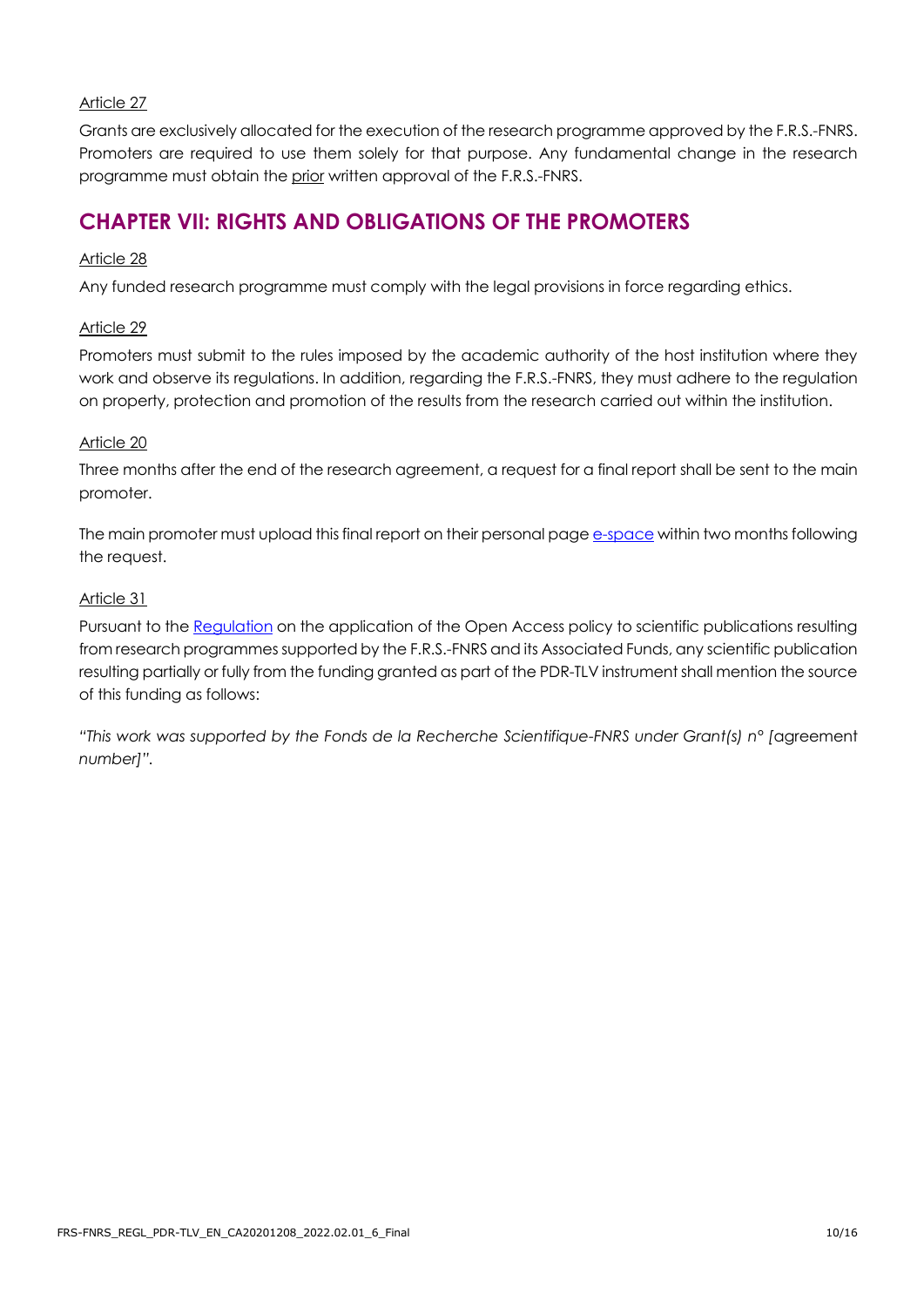## <span id="page-10-0"></span>**APPENDIX 1**

Relevant institutions giving access to the funding of the F.R.S.-FNRS

PDR-TLV Instrument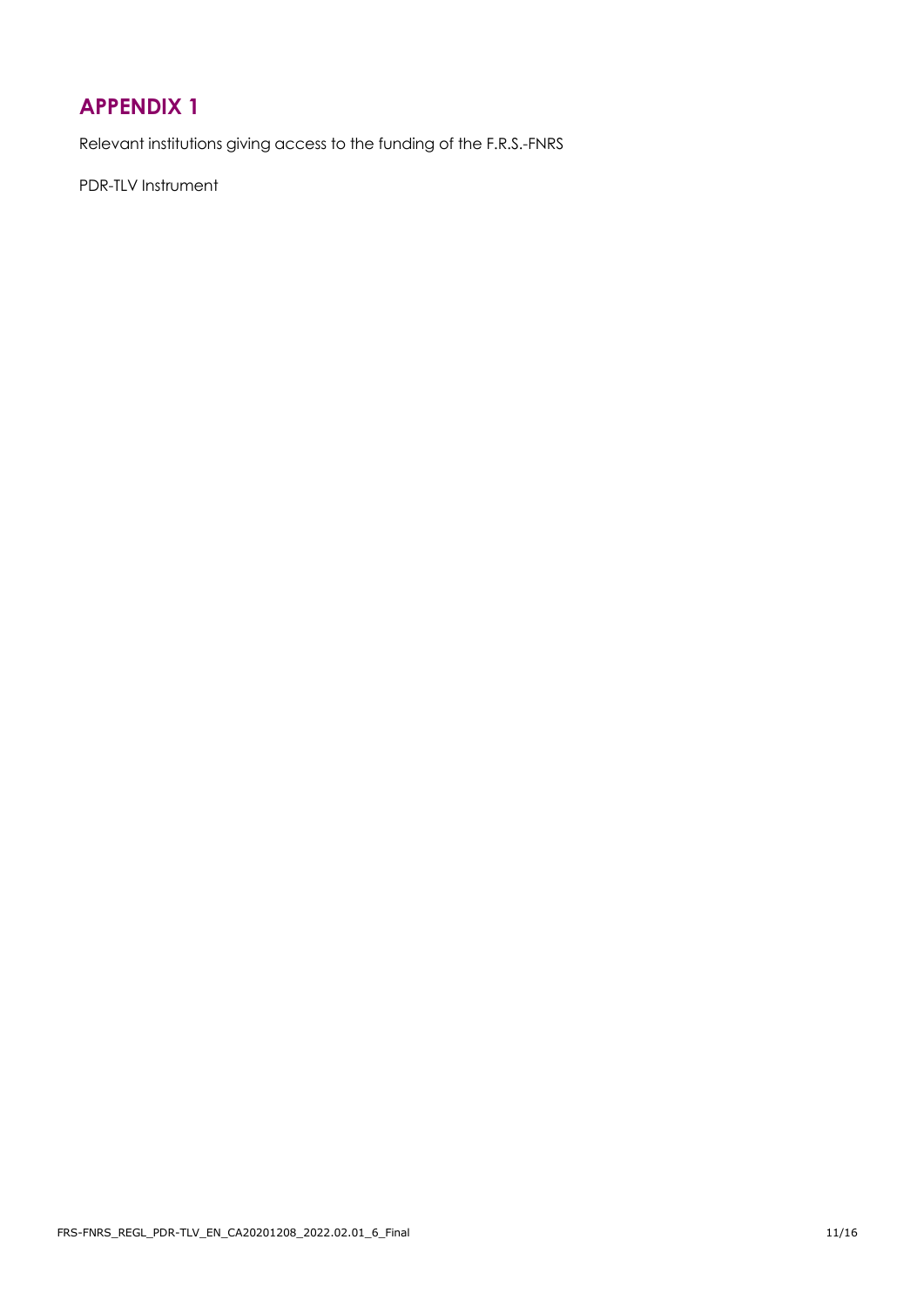#### Institutions de rattachement / Attached institutions

#### **Instrument Projet de recherche Télévie/Télévie Research project**

(PDR-TLV)

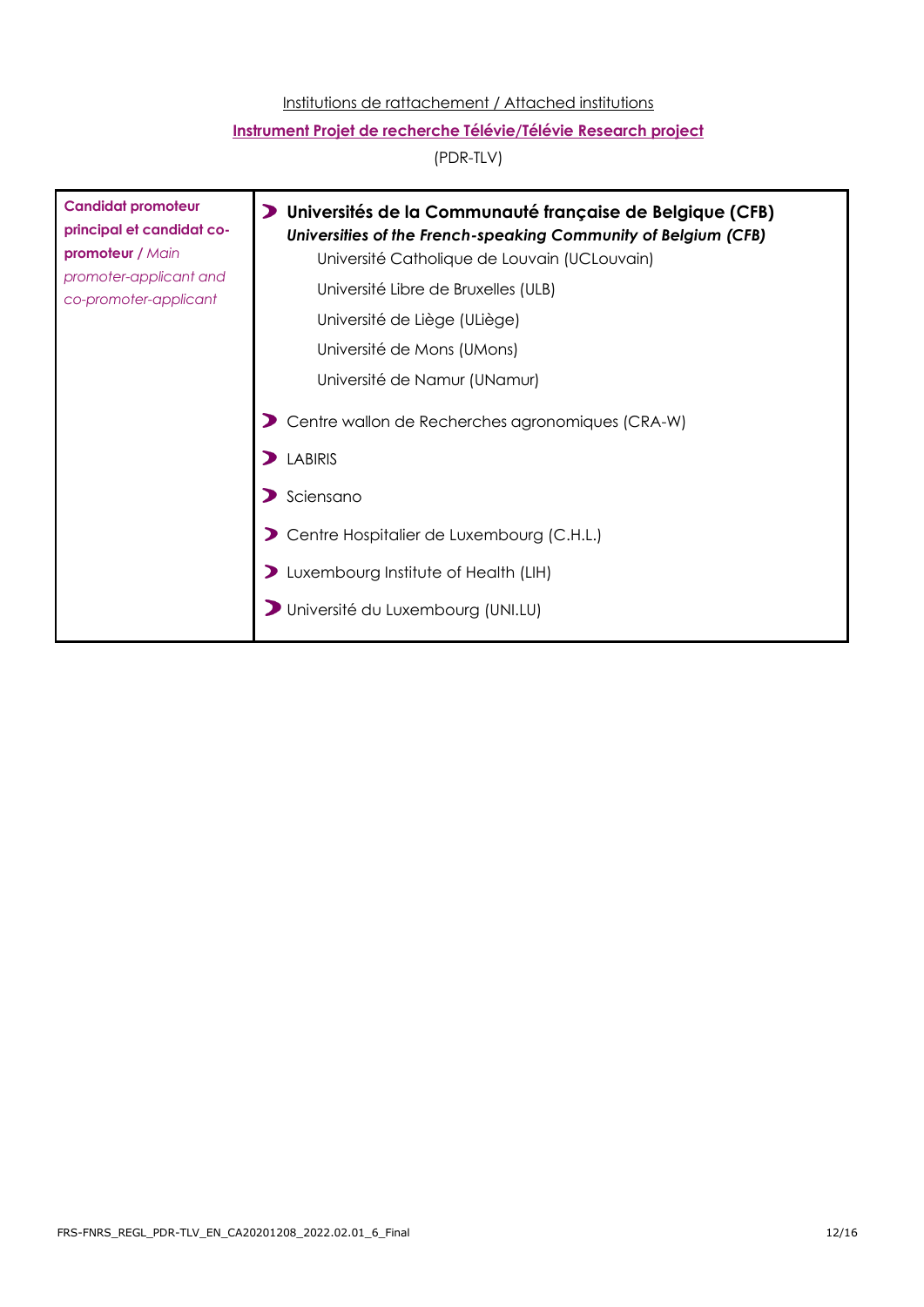## <span id="page-12-0"></span>**APPENDIX 2**

F.R.S.-FNRS List of the hospitals and University hospital's departments

Categories of part-time personnel: Applicant to a Clinical Ph.D. and Postdoctoral Clinical Specialist

Télévie Call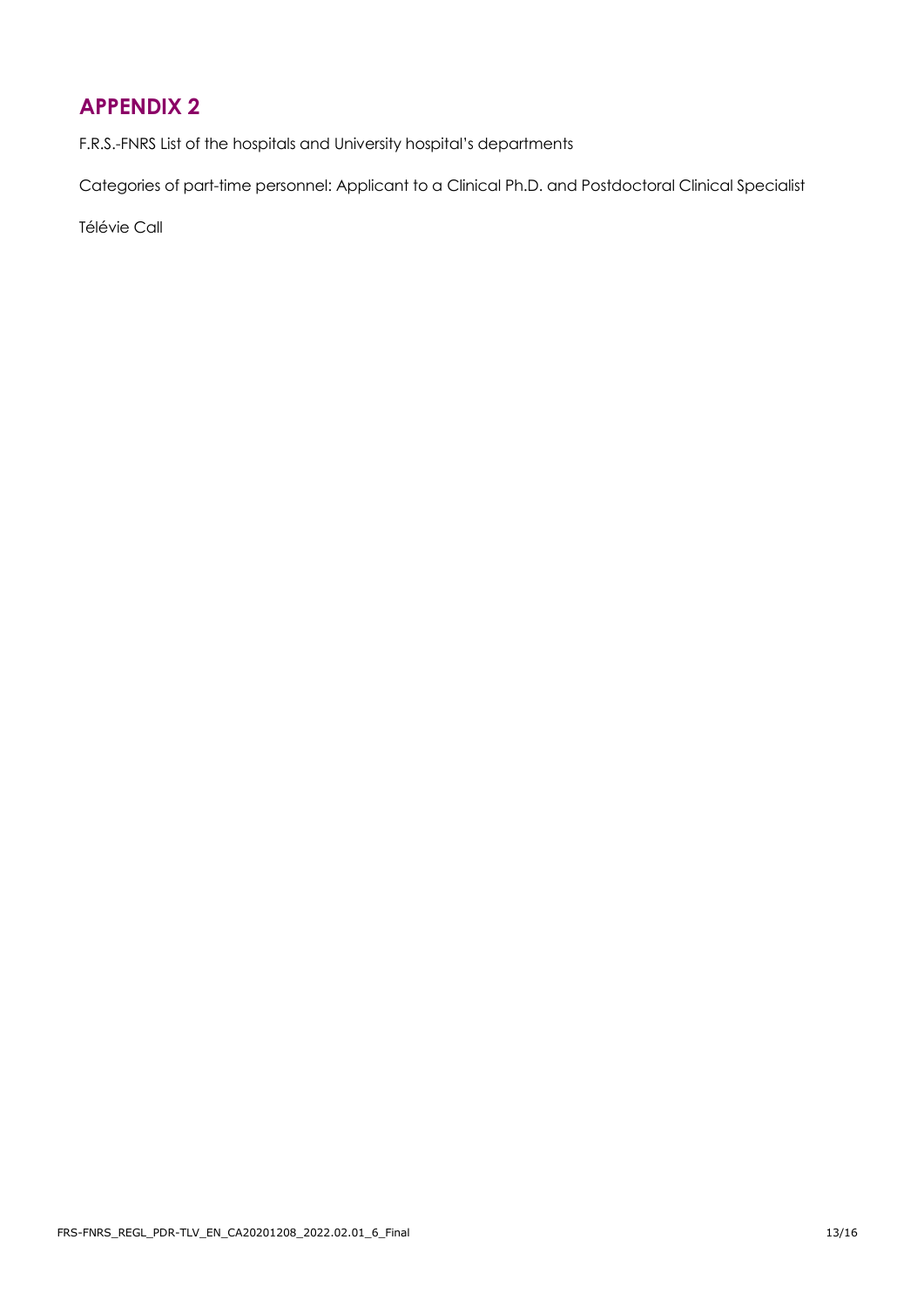#### Liste F.R.S.-FNRS des hôpitaux et services hospitaliers universitaires / *F.R.S.-FNRS List of the hospitals and University hospital departments*

#### Catégories de personnel mi-temps : Clinicien doctorant et Clinicien spécialiste postdoctoral / *Categories of part-time personnel: Applicant to a Clinical Ph.D. and Postdoctoral Clinical Specialist*

| <b>Hôpitaux et services</b><br>hospitaliers universitaires<br>rattachés à l'UCLouvain /<br><b>UCLouvain Hospitals and</b><br>University hospital<br>departments | CLINIQUES UNIVERSITAIRES SAINT-LUC<br>CLINIQUES UNIVERSITAIRES MONT-GODINNE<br>⋗                                                                                                                                                                                                                                                                                                                                                                                                                                                                                                                                                                                                                                                                                                                                                                                                                                                                                                                                                                                                                                                                 |
|-----------------------------------------------------------------------------------------------------------------------------------------------------------------|--------------------------------------------------------------------------------------------------------------------------------------------------------------------------------------------------------------------------------------------------------------------------------------------------------------------------------------------------------------------------------------------------------------------------------------------------------------------------------------------------------------------------------------------------------------------------------------------------------------------------------------------------------------------------------------------------------------------------------------------------------------------------------------------------------------------------------------------------------------------------------------------------------------------------------------------------------------------------------------------------------------------------------------------------------------------------------------------------------------------------------------------------|
| <b>Hôpitaux et services</b><br>hospitaliers universitaires<br>rattachés à l'ULB / ULB<br><b>Hospitals and University</b><br>hospital departments                | <b>HÔPITAL ERASME</b><br>$\blacktriangleright$<br><b>INSTITUT JULES BORDET</b><br>CHU BRUGMANN:<br>Service de médecine (comprend aussi la dermatologie)<br>Service de chirurgie<br>Service de gériatrie<br>Service de psychiatrie<br>٠<br>Service de revalidation physique<br>Service d'anesthésie<br>Service d'hospitalisation chirurgicale de jour<br>٠<br>Service de biologie clinique<br>٠<br>Service d'imagerie médicale<br>Service de médecine nucléaire<br>$\bullet$<br>Service d'hospitalisation non chirurgicale de jour<br>Service d'anatomie pathologique<br>Service d'immuno-hématologie-transfusion<br>Service des soins intensifs<br>HUDERF:<br>Service de pédiatrie comprend toutes les cliniques spécialisées<br>$\bullet$<br>liées à la pédiatrie (cardiologie, endocrinologie, gastro-<br>entérologie, diabétologie, néphrologie, douleurs et soins<br>palliatifs, pneumologie, néonatalogie, soins intensifs et<br>urgence, nutrition et maladies métaboliques, cancéro-<br>hématologie, neurologie)<br>Service de psychiatrie infanto-juvénile<br>Service de chirurgie cardiaque et pédiatrique<br>Service d'anesthésiologie |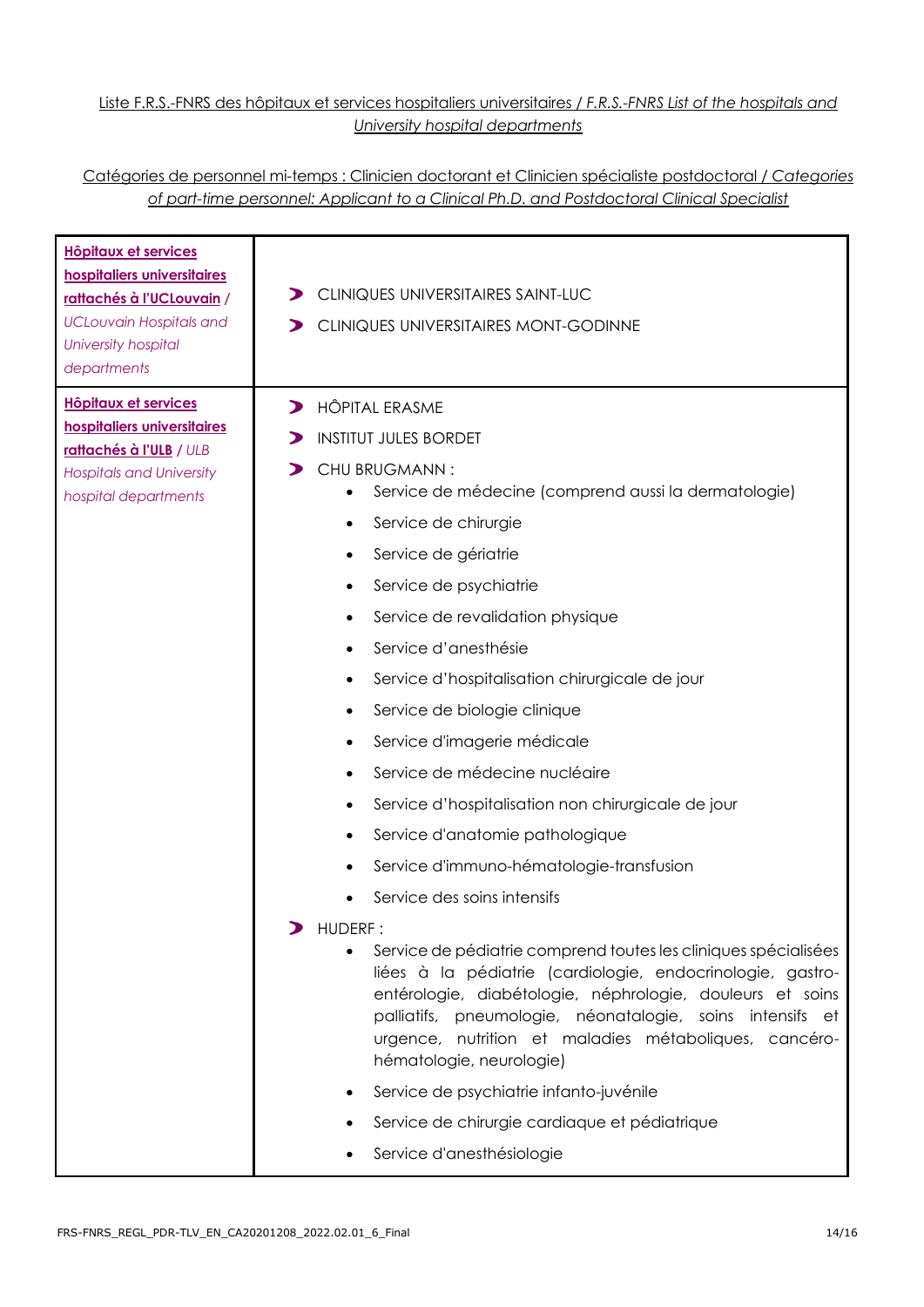| Laboratoire de biologie clinique<br>$\bullet$                                                                                                                                                                                                                                                                                                                                                                                                      |
|----------------------------------------------------------------------------------------------------------------------------------------------------------------------------------------------------------------------------------------------------------------------------------------------------------------------------------------------------------------------------------------------------------------------------------------------------|
| Service d'anatomie pathologique                                                                                                                                                                                                                                                                                                                                                                                                                    |
| Service de dermatologie                                                                                                                                                                                                                                                                                                                                                                                                                            |
| CHU SAINT-PIERRE :                                                                                                                                                                                                                                                                                                                                                                                                                                 |
| Service de diagnostic et traitement chirurgical comprenant :<br>$\bullet$                                                                                                                                                                                                                                                                                                                                                                          |
| Service de chirurgie digestive<br>$\overline{\phantom{a}}$<br>Service d'orthopédie<br>Service de chirurgie vasculaire et thoracique<br>Clinique de chirurgie réparatrice<br>Service d'urologie<br>Service de stomatologie et chirurgie maxillo-faciale<br>$\overline{\phantom{a}}$<br>Service d'ORL<br>Service d'ophtalmologie                                                                                                                     |
| Service de diagnostic et de traitement médical comprenant :                                                                                                                                                                                                                                                                                                                                                                                        |
| Service des soins intensifs<br>Service de pneumologie<br>Service de gastro-entérologie<br>Service de neurologie<br>Service d'hématologie-oncologie<br>Service d'endocrinologie<br>$\overline{\phantom{a}}$<br>Service de médecine physique<br>$\blacksquare$<br>Service de revalidation cardio-pneumo<br>Service de dermatologie<br>Programme de soins « patient gériatrique » comprenant :<br>Service de gériatrie<br>Service de psycho-gériatrie |
| Service des maladies contagieuses                                                                                                                                                                                                                                                                                                                                                                                                                  |
| Service des maladies infantiles comprenant :                                                                                                                                                                                                                                                                                                                                                                                                       |
| Service de pédiatrie<br>Service de néonatologie<br>Service de pédo-psychiatrie<br>Service d'anesthésiologie-réanimation                                                                                                                                                                                                                                                                                                                            |
| Service des urgences                                                                                                                                                                                                                                                                                                                                                                                                                               |
| Service de gynécologie-obstétrique comprenant :                                                                                                                                                                                                                                                                                                                                                                                                    |
|                                                                                                                                                                                                                                                                                                                                                                                                                                                    |
| Service de gynécologie<br>Service d'obstétrique<br>Clinique de sénologie<br>Service « pathologies cardiaques » comprenant :                                                                                                                                                                                                                                                                                                                        |